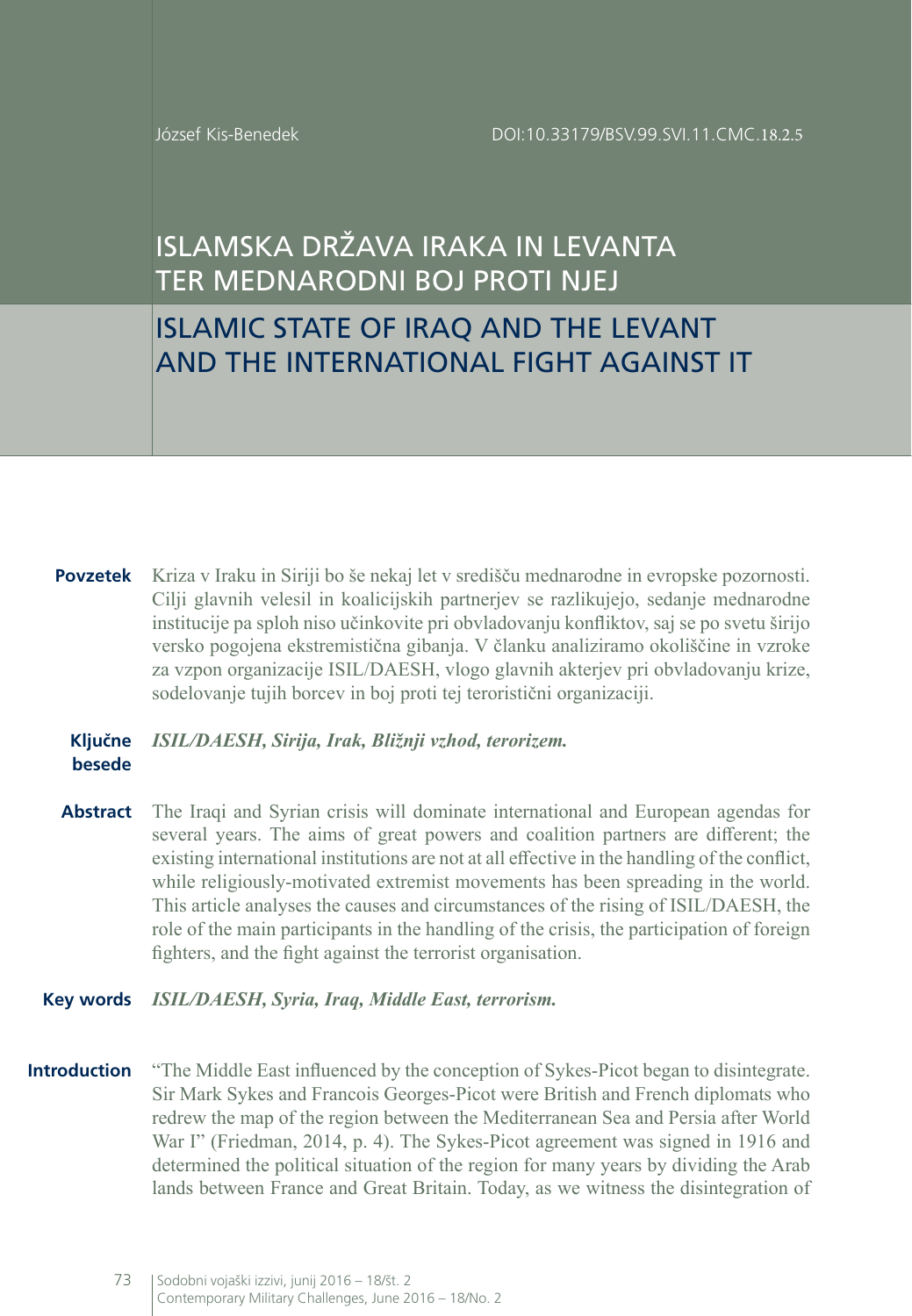Iraq and Syria, there are many more political and economical interests (American, Russian, Kurdish, Iranian, Turkish and so on) so the Sykes-Picot agreement cannot hold for long.

The question is how far the collapse of the post World War I system will go. Will the national governments reassert themselves in a decisive way, or will the [fragmentation](http://www.stratfor.com/geopolitical-diary/iraqs-new-government-must-unify-defeat-islamic-state)  [continue?](http://www.stratfor.com/geopolitical-diary/iraqs-new-government-must-unify-defeat-islamic-state) Will this process of disintegration spread to the other heirs of Sykes and Picot? This question is perhaps more important than the emergence of ISIL/DAESH<sup>1</sup>. Religiously-motivated extremist movements are a factor in the region, and will assert themselves in various organizational forms. What is significant is that while it is a force, ISIL/DAESH is in no position to overwhelm other factions, just as they cannot overwhelm it. Thus it is not ISIL/DAESH, but the fragmentation and the crippling of national governments that matters. More than 300,000 Syrians have lost their lives in these five years of armed conflict, which began with anti-government protests before escalating into a full-scale civil war. More than 11 million others have been forced from their homes as forces loyal to President Bashar al-Assad and those opposed to his rule battle each other – as well as Extremists Claiming Affiliation with Islam (ECAI).

I am convinced that the book of Samuel P. Huntington on The Clash of Civilization (written 20 years ago) is also very relevant in 2016. "The religious revival has in part involved expansion by some religions, which gained new recruits in societies where they had previously not had them. To a much larger extent, however, the religious resurgence involved people returning to, reinvigorating and giving new meaning to the traditional religions of their communities." (Huntington, 1997, p. 96).

# **1 THE SHORT HISTORY OF ISIL/DAESH**

### **1.1 The Iraqi line**

"ISIL/DAESH can trace its roots back to 2002, when Abu Musab al-Zarqawi – a Jordanian who was to gain notoriety in the Iraqi insurgency from 2003-2006 – founded a so-called jihadist organisation called *Tawhid wal-Jihad* in the north of Iraq. Zarqawi had been linked with al-Qaeda while in Afghanistan in the late '90s, but was not a member of the group and [disagreed with the tactic](http://web.archive.org/web/20150316074550/http:/www.tandfonline.com/doi/abs/10.1162/.U5nSXK1dWHo) of focusing on the 'far enemy' (the West) as opposed to the 'near enemy' (rulers in the Islamic world). Following the 2003 invasion of Iraq, Zarqawi's organisation grew more active and affiliated itself to al-Qaeda in 2004, becoming al-Qaeda in Iraq (AQI). Despite the tactical differences, this made a useful alliance. Zarqawi's organisation gained the recruiting and resourcing benefits of being part of a global and credible so-called jihadist organisation, while al-Qaeda gained an affiliate in Iraq, already by that stage the global centre of jihad." (Welby, 2015).

*<sup>1</sup> DAESH: Dawla al-Islamiya al-Iraq al-Sham (Islamic State of Iraq and the Levant- ISIL).*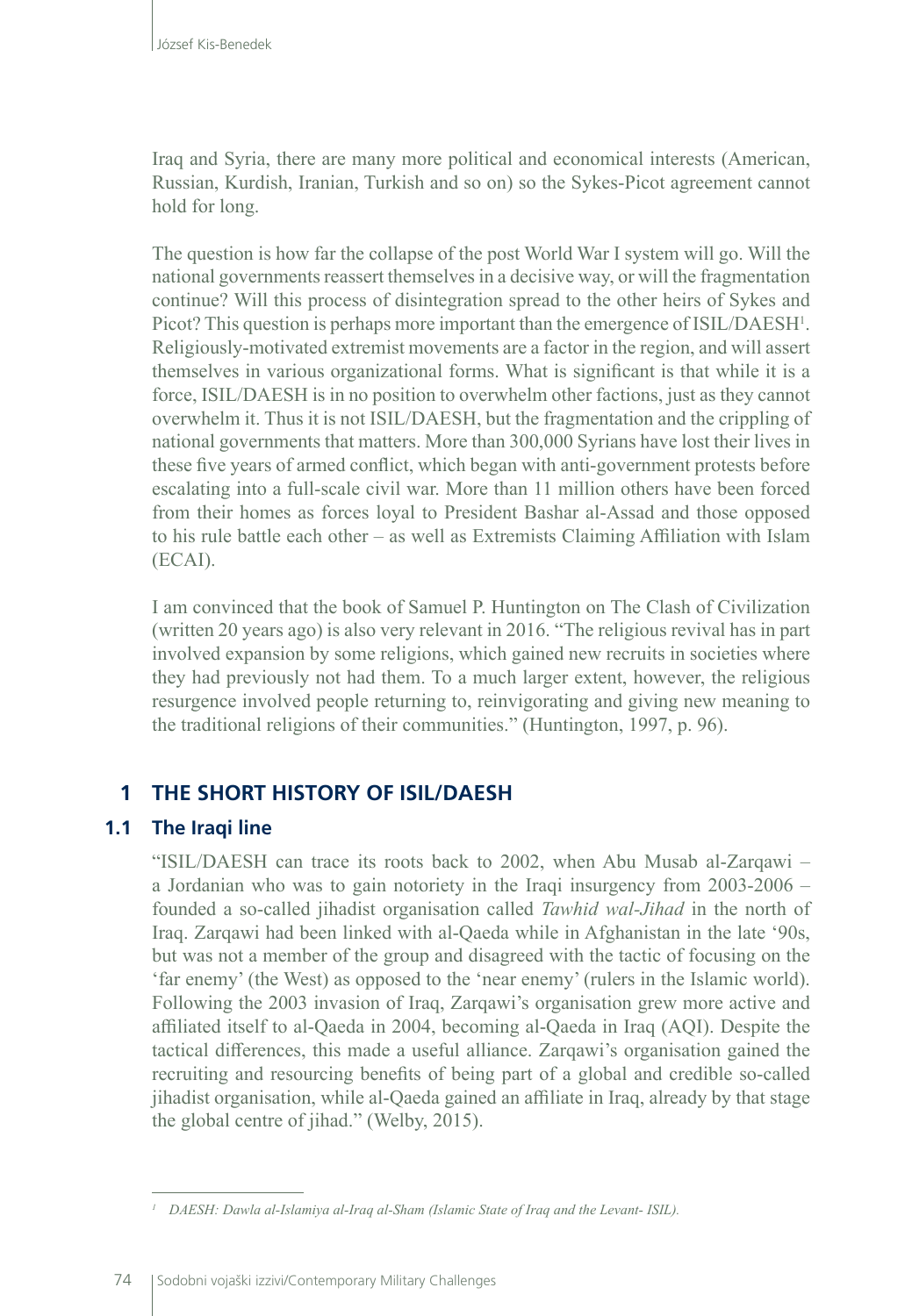Zarqawi's AQI was an influential actor in Iraq's descent into chaos between 2003 and 2007. It had the explicit policy of stoking sectarian violence with the aim of rallying the Sunni community around Sunni so-called jihadist groups, a tactic that [ISIL/](http://web.archive.org/web/20150316074550/http:/www.joshualandis.com/blog/future-isis-sectarian-response-isis-picked-fight-win/) [DAESH is replicating now](http://web.archive.org/web/20150316074550/http:/www.joshualandis.com/blog/future-isis-sectarian-response-isis-picked-fight-win/). This gained criticism from al-Qaeda's leaders, who felt that the indiscriminate and brutal violence risked alienating their supporters. However, it continued to support Zarqawi in public until he was killed in an airstrike in 2006.

In late 2006 [AQI joined with eight other so-called Islamist insurgent groups](http://web.archive.org/web/20150316074550/http:/www.jihadica.com/the-islamic-state-of-disobedience-al-baghdadis-defiance/) to form the Islamic State of Iraq (ISI), without permission from the al-Qaeda leadership. The name chosen for this new group indicated its ambitions: it was more than a mere jihadist group, but an embryonic caliphate, governed by Islamic law, to which all Muslims within its territory owed allegiance.

The alliance between al-Qaeda and ISIL/DAESH was no longer convenient. ISIL/ DAESH could now claim a history and a support base that established its credibility, and al-Qaeda's central leadership was weak. An ISIL/DAESH spokesman declared that al-Qaeda's leader, Ayman al-Zawahiri, was sinful, and Jolani nothing less than a traitor. Shortly afterwards, Zawahiri announced that ISIL/DAESH had nothing to do with al-Qaeda.

The political and military successes of ISIL/DAESH in the summer of 2014 were shocking. Cities fell to ISIL/DAESH forces a fraction of the size of their defenders; soldiers were ordered to abandon their posts; and those soldiers who were captured were massacred. Based on its advance, the group declared a [caliphate,](http://tonyblairfaithfoundation.org/religion-geopolitics/glossary/caliphate) a move that has split the so-called jihadist world despite long being the aspiration of such organizations.

"In September 2014, the US began a military campaign against ISIL/DAESH in Iraq and Syria, supported by more than a dozen European and Arab states. Extensive airstrikes have [supported the operations of the Iraqi Kurdish ground troops](http://www.theguardian.com/world/2014/dec/21/peshmerga-forces-isis-mount-sinjar) in making strategic gains." (McInnis, 2014). In Iraq, the Peshmerga forces were able to [dislodge ISIL/DAESH from key areas around Mount Sinjar](http://www.theguardian.com/world/2014/dec/18/mount-sinjar-yazidis-kurds-liberate) in December 2014. Furthermore, in March 2015 Iraqi security forces, aided by Shia militias supported by Iran, launched the first major government offensive against ISIL/DAESH since June 2014, in Tikrit. However, 2015 brought setbacks for the group, including the Iraqi Kurdish forces. A hard-fought four-month battle for the city of Kobane, on the Syrian-Turkish border, culminated in victory for the YPG (Popular Protection Units) in January 2015 – although ISIL/DAESH has maintained a presence nearby. We have to note that NATO countries recognized both the Kurdish Democratic Union Party (PYD) and its military division YPG as terrorist organizations.

By claiming responsibility for the November 2015 attacks in Paris and the downing of a Russian plane in Egypt, ISIL/DAESH gives the impression that the group, ordinarily focused on targeting the near enemy, is keen to convey a broadening of its operational strategy and the pursuit of targets further afield.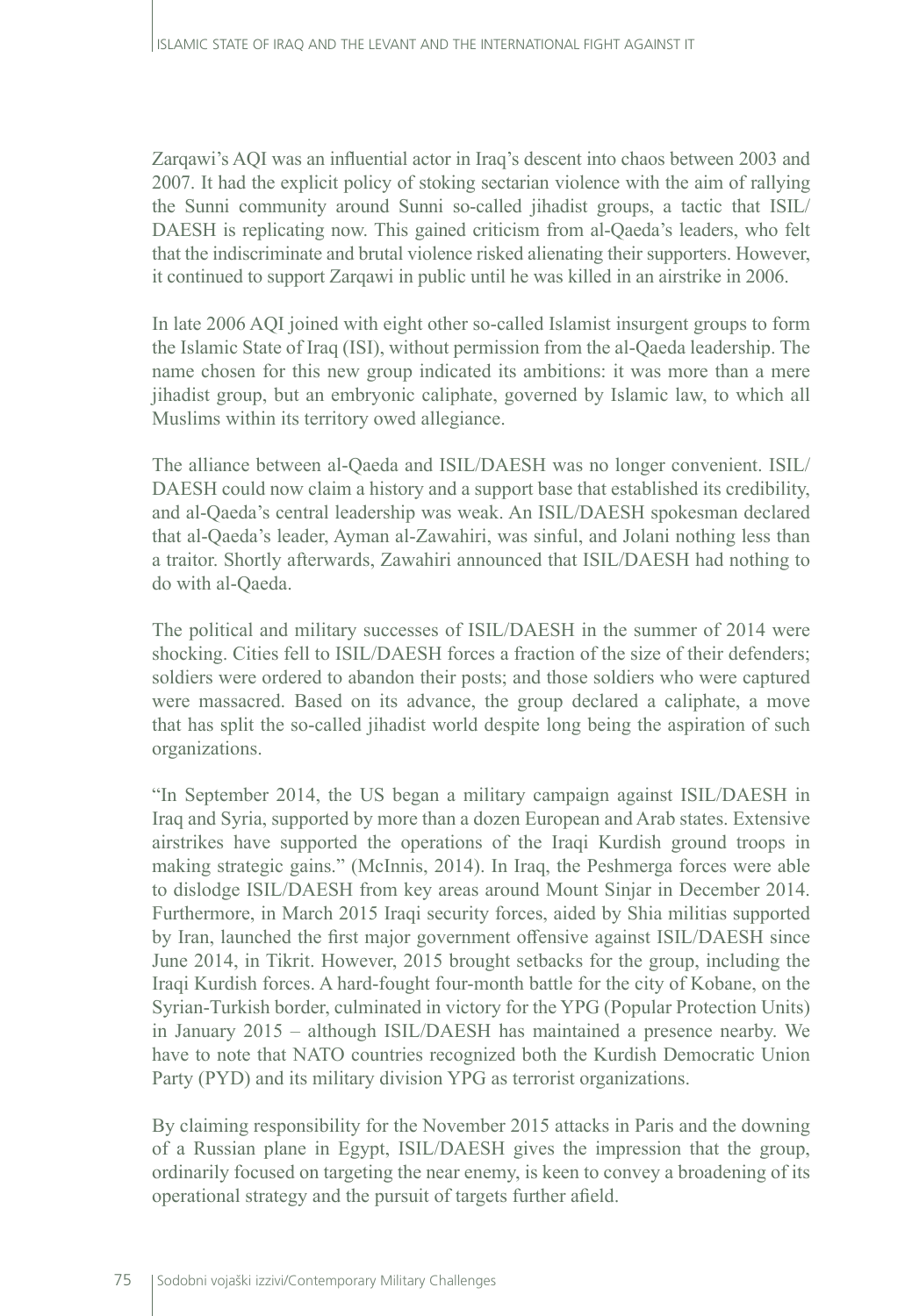Regardless of these defeats, the development of ISIL/DAESH since 2013 has changed the nature of the group. It is no longer a mere terrorist group, but [an army](http://warontherocks.com/2014/05/state-of-jihad-the-reality-of-the-islamic-state-in-iraq-and-syria/)  that can hold and administer territory. It governs according to harshly interpreted principles of Islamic law, including the [imposition of](http://www.joshualandis.com/blog/islamic-state-iraq-ash-shams-dhimmi-pact-christians-raqqa-province/) *dhimmi* pacts on minorities – guaranteeing protection in exchange for the payment of a tax and the acceptance of second-class citizenship. Minorities, including Shia Muslims, have been subject to severe human rights abuses, including [massacres and forced conversion](http://www.thetimes.co.uk/tto/news/world/middleeast/iraq/article4153752.ece), and the [persecution of minorities](http://tonyblairfaithfoundation.org/religion-geopolitics/commentaries/glance/how-isis-justifies-genocide) in northern Iraq has been particularly brutal. ISIL/DAESH has also provoked shock and condemnation worldwide for its brutal execution of foreign journalists and humanitarian aid workers, as well as captured combatants from opposing forces. While the quality of its governance is questionable, it can broadly coerce the consent of the people it governs.

"At the end of 2015 the Iraqi army, with coalition air support, succeeded in gaining significant territories from ISIL/DEASH, including the reoccupation of Ramadi." (Glenn, 2014).

### **1.2 The Syrian line**

Pro-democracy protests erupted in March 2011 in the southern city of Deraa, after the arrest and torture of some teenagers who had painted revolutionary slogans on a school wall. After security forces [opened fire on demonstrators](http://www.bbc.co.uk/news/world-middle-east-12791738), killing several, more took to the streets.

The unrest triggered nationwide protests demanding President Assad's resignation. The government's use of force to crush the dissent merely hardened the protesters' resolve. By July 2011, [hundreds of thousands were taking to the streets across the](http://www.bbc.co.uk/news/10338256)  [country.](http://www.bbc.co.uk/news/10338256)

Opposition supporters eventually began to take up arms, first to defend themselves and later to expel security forces from their local areas.

The violence escalated and the country descended into civil war as rebel brigades were formed to battle government forces for the control of cities, towns and the countryside. Fighting reached the capital Damascus and the second city of Aleppo in 2012.

"By June 2013, the UN said [90,000 people had been killed in the conflict.](https://hrdag.org/wp-content/uploads/2013/06/HRDAG-Updated-SY-report.pdf) However, by August 2014 that figure had more than [doubled to 191,000](https://hrdag.org/wp-content/uploads/2014/08/HRDAG-SY-UpdatedReportAug2014.pdf) – and continued to [climb to 250,000](http://www.un.org/press/en/2015/sc12008.doc.htm) by August 2015, according to activists and the UN." (UNHCR MUNIC VII, 2016, p. 6).

The conflict is now more than just a battle between those for or against President Assad. It has acquired sectarian overtones, pitching the country's Sunni majority against the President's Shia [Alawite](http://www.bbc.co.uk/programmes/b01qdtql) sect, and drawn in neighbouring countries and world powers. The rise of the so-called jihadist groups, including ISIL/DAESH, has added a further dimension.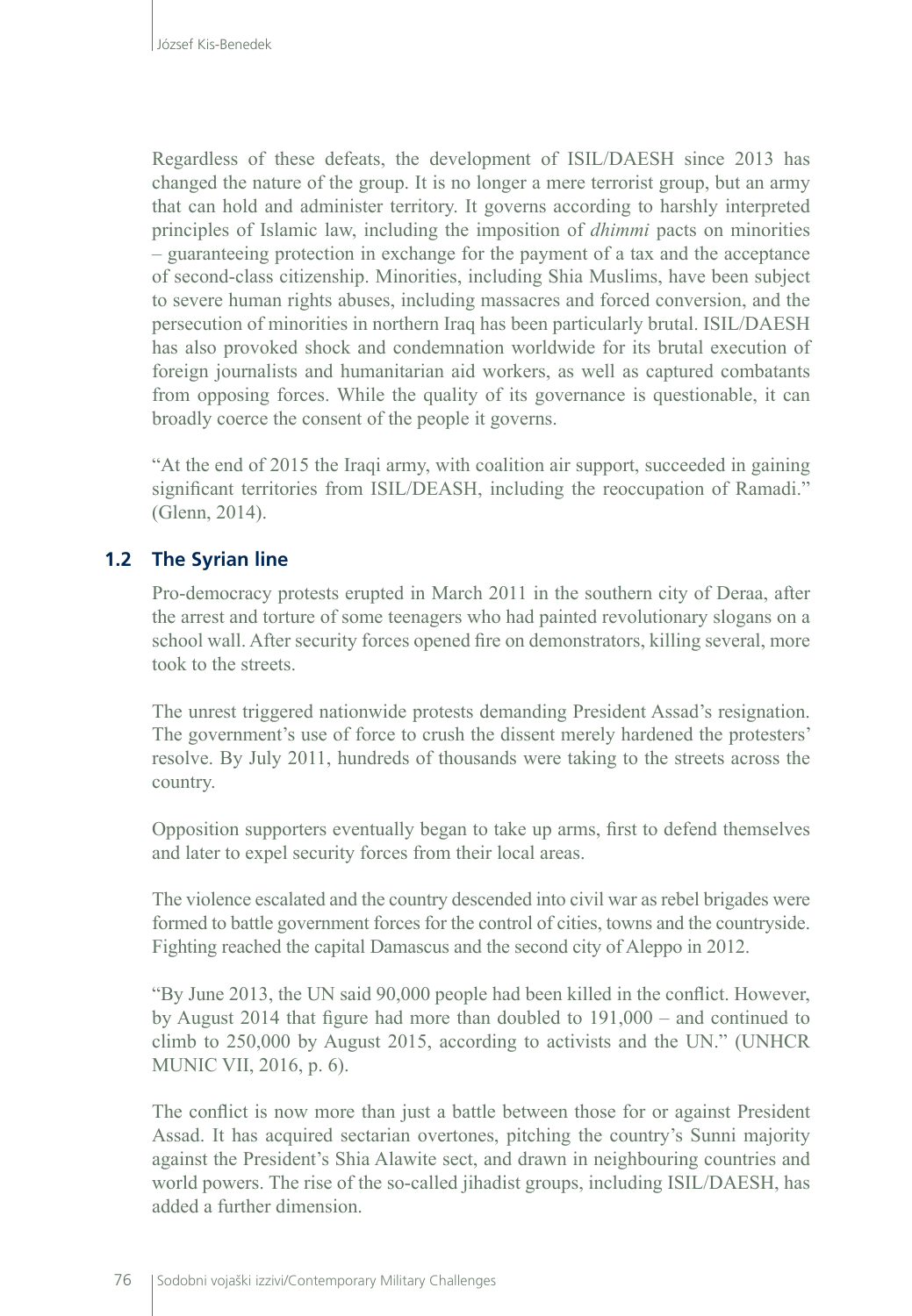"More than [four million people have fled Syria](http://data.unhcr.org/syrianrefugees/regional.php) since the start of the conflict, most of them women and children. It is one of the largest refugee exoduses in recent history. The neighbouring countries have borne the brunt of the refugee crisis, with Lebanon, Jordan and Turkey struggling to accommodate the flood of new arrivals. The exodus accelerated dramatically in 2013, as conditions in Syria deteriorated." (Rodgers, BBC News, 11 March 2016, p. 1).

A further 7.6 million Syrians have been internally displaced within the country, bringing the total number forced to flee their homes to more than 11 million – half the country's pre-crisis population. Overall, an estimated 12.2 million are in need of humanitarian assistance inside Syria, including 5.6 million children, according to UN reports.

"In December 2014, the UN launched an appeal for \$8.4bn (£5.6bn) to provide help to 18 million Syrians, after only securing about half the funding it asked for in 2014. By a year later, it was less than [half funded.](https://fts.unocha.org/pageloader.aspx?page=special-syriancrisis) This is one of the causes of the refugee crisis into Europe." (Rodgers, Gritten, Offer, Asare, 2016, p. 1).

"A [report published by the UN](http://www.unrwa.org/sites/default/files/alienation_and_violence_impact_of_the_syria_crisis_in_2014_eng.pdf) in March 2015 estimated the total economic loss since the start of the conflict was \$202bn and that four in every five Syrians were now living in poverty – 30% of them in abject poverty. Syria's education, health and social welfare systems are also in a state of collapse." (Conflict background I am Syria, 2016, p. 1).

The armed rebellion has evolved significantly since its beginning. Secular moderates are now outnumbered by jihadists, whose brutal tactics have caused widespread concern and triggered rebel infighting.

The Syrian war also facilitated ISIL/DAESH's final break with al-Qaeda. Since 2006, the group's relationship with al-Qaeda had been ambiguous, possibly deliberately so; the mutual benefits that had first prompted Zarqawi to affiliate to the organisation remained. In 2011, Baghdadi created a Syrian subsidiary, [Jabhat al-Nusra](http://tonyblairfaithfoundation.org/religion-geopolitics/commentaries/backgrounder/what-jabhat-al-nusra) (JN), under Abu Mohammad al-Jolani. In 2013, with JN showing unwelcome signs of independence, Jolani announced their re-absorption into the expanded Islamic State of Iraq and al-Sham – 'al-Sham' being the Arabic name for Greater Syria, with connotations of earlier caliphates. However, Jolani appealed to al-Qaeda's central command, which ruled in his favour, ordering Baghdadi to confine his group to Iraq. Jabhat al Nusra split from al Qaeda in July 2016. The new name is Jabhat Fateh al-Sham (Front for the Conquest of Syria). "The director of US National Intelligence described the split as a PR move." (Sly, DeJoung, 2016, p. 2).

In subsequent fighting in Syria, much of it with other rebels including JN and other jihadist groups, ISIL/DAESH has gained and held significant amounts of territory. It captured the city of Raqqa from other rebels in early 2014, using it since as a base to launch attacks in Syria and Iraq. In Iraq, the group exploited botched Iraqi military operations in Fallujah in January 2014 to gain control of the city. Control of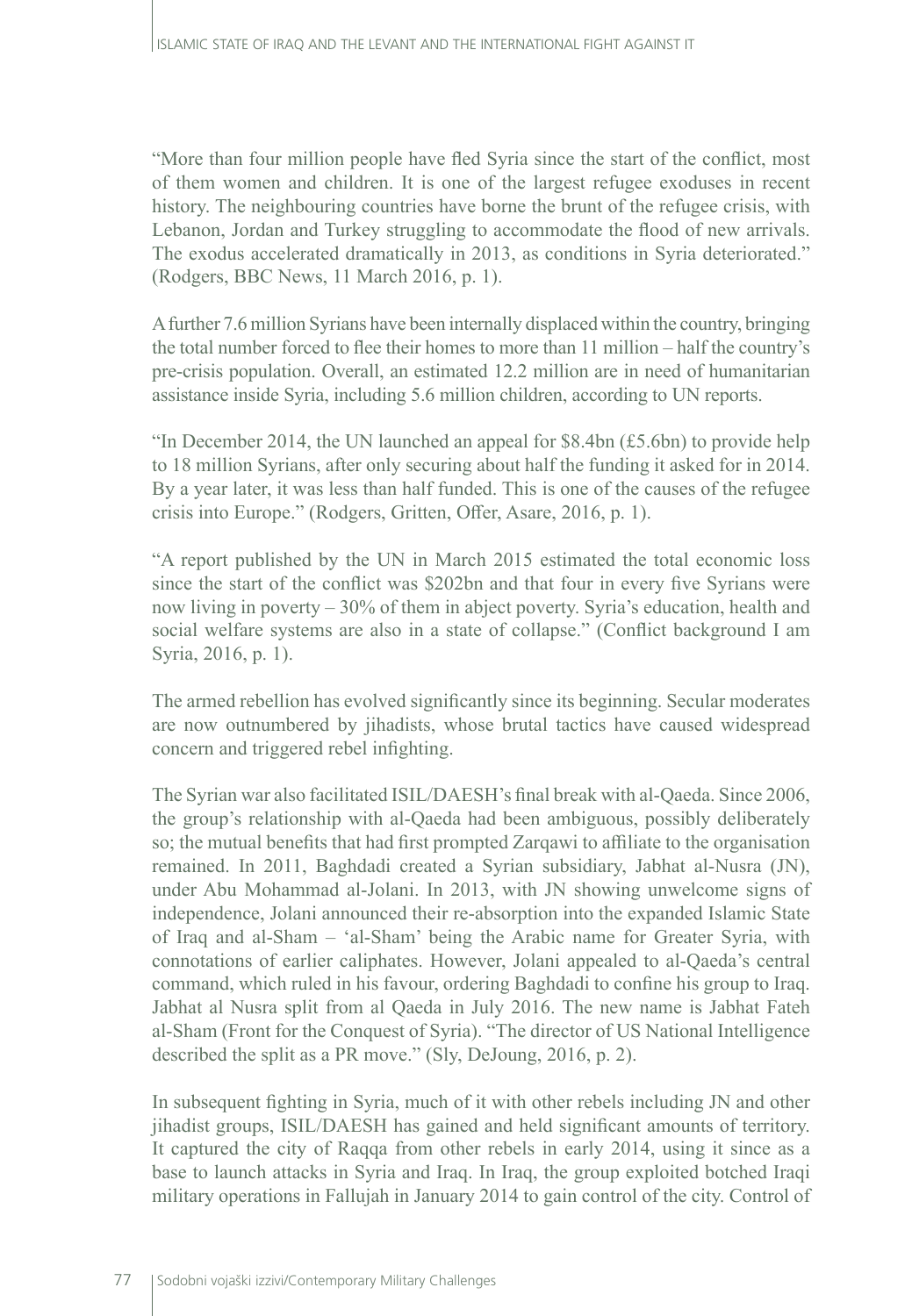sparsely populated transport corridors allowed them to advance rapidly in the kind of surprise attacks that delivered them Mosul, among other cities, in June of the same year. Profiting from the chaos in the region, ISIL/DAESH has taken control of huge swathes of territory across northern and eastern Syria, as well as in neighbouring Iraq. Its many foreign fighters in Syria are now involved in a "war within a war", battling rebels and jihadists from the al-Qaeda-affiliated Nusra Front, who object to their tactics, as well as Kurdish and government forces.

"ISIL/DAESH has been forced out of about 56 places where it once had control, including five major cities. This process has not yet finished. Unfortunately there are signs that the group has been shifting its focus from controlling territories to executing terror attacks in Iraq, Syria and abroad." (Sly, DeJoung, 2016, p. 1).

The following maps show the territorial gains and losses in 2015 and 2016. I would like to remark that the size of territories and population has been changing day by day. When the Islamic State of Iraq (ISI) was established in 2006, ISIL claimed seven Iraqi and 9 Syrian provinces, covering most of the countries. In autumn 2016 ISIL/DAESH lost about 45% of its former occupied territories (see Picture 1 and 2, p. 112).

# **2 ISIL/DAESH AFFILIATES AND ADHERENTS**

Since 2014, some armed groups have recognized the ISIL/DAESH caliphate and pledged loyalty to Baghdadi. Groups in Yemen, Egypt, Algeria, Saudi Arabia, Libya, Afghanistan, and Nigeria have used the Arabic word "*wilayah*" (state/province) to describe themselves as constituent members of a broader IS-led caliphate (Blanchard, Humud, 2016, p. 3).

Why is it important to detail the ISIL/DAESH affiliates in 2016? Since the autumn of 2015, with the military actions of Russia and the other international coalitions, ISIL began to lose territories (up to August 2016 it has lost about 45% of its former territory). This does not mean the end of ISIL/DAESH, as some of its affiliate organisations are able to take over the task of ISIL.

In 2016, the following ISIL/DAESH adherents are the most significant and capable of terrorist actions:

### **2.1 ISIL/DAESH affiliates in Egypt (Sinai Province, Wilayah Sinai)**

ISIL/DAESH's local affiliate in the northern Sinai Peninsula was formerly known as *Ansar Bayt al Maqdis* (Supporters of the Holy House or Partisans of Jerusalem). It emerged after the Egyptian revolution of 2011 and affiliated with ISIL/DAESH in 2014.

Estimates of its membership range from 500 to 1,000, and it is comprised of radicalized indigenous Bedouin Arabs, foreign fighters, and Palestinian militants.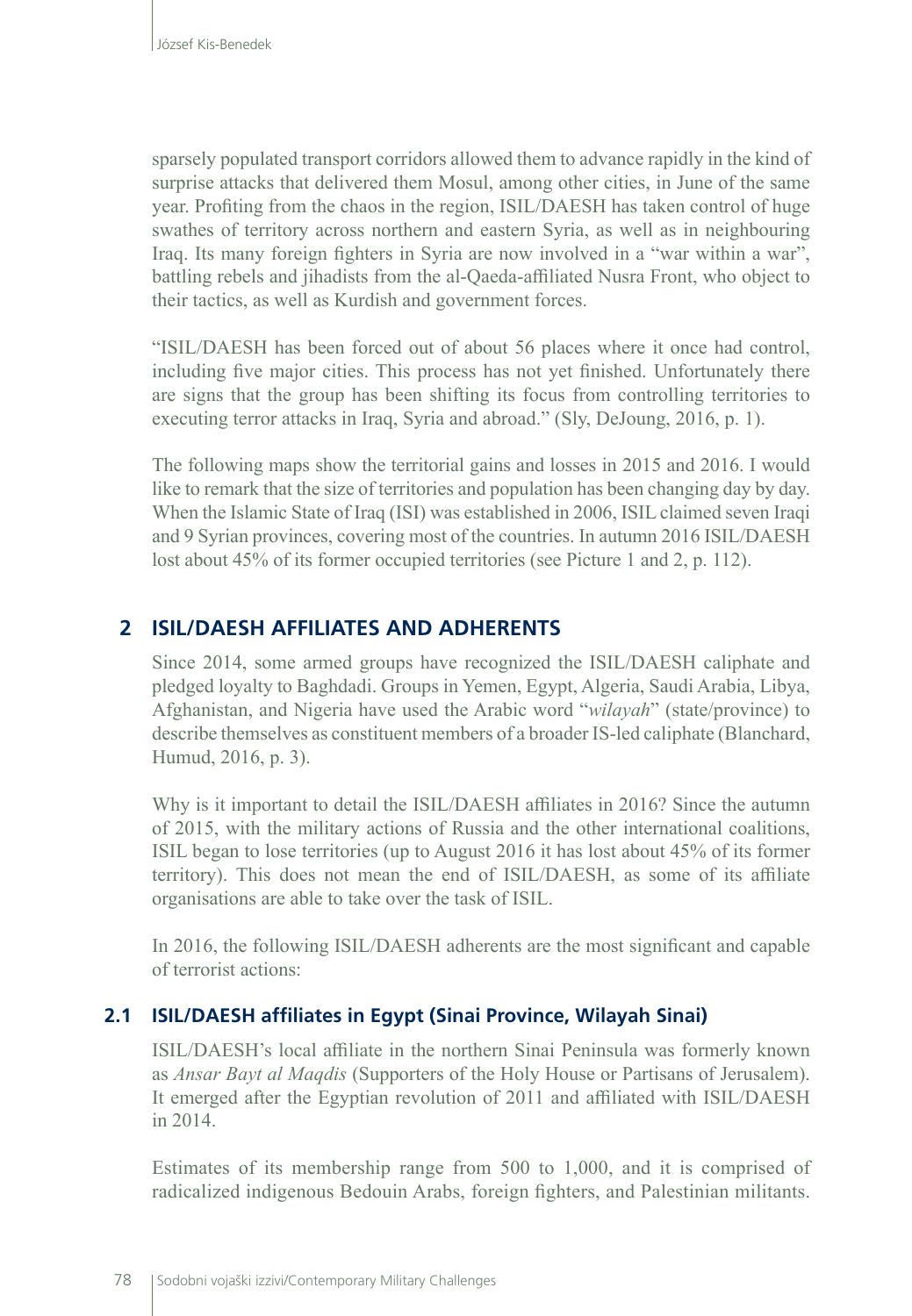Among their armaments are man-portable air defence systems (MANPADS), such as the 9K338 Igla-S, and Kornet anti-tank guided missile (ATGM) systems. The organization has claimed credit for destroying Metrojet Flight 9268, which exploded in mid-air over the Sinai Peninsula on October 31, killing all 224 passengers aboard.

### **2.2 ISIL/DAESH affiliates in Saudi Arabia (Wilayah Najd/Haramayn/Hijaz)**

IS leaders have threatened the kingdom's rulers directly and called on the group's supporters there to attack Shiites, Saudi security forces, and foreigners. ISIL/DEASH supporters have claimed responsibility for several attacks e.g. suicide bombing attacks on Shia mosques in different parts of Saudi Arabia, and in a Kuwaiti mosque, killing more than two dozen people and wounding hundreds. Saudi officials have arrested more than 1,600 suspected ISIL/DAESH supporters (including more than 400 in July 2015) and claim to have foiled several planned attacks.

ISIL/DAESH poses a unique political threat to Saudi Arabia, in addition to the tangible security threats demonstrated by a series of deadly attacks inside the kingdom since late 2014. IS leaders claim to have established a caliphate to which all religious Sunni Muslims owe allegiance, directly challenging the legitimacy of Saudi leaders who have long claimed a unique role as Sunni leaders and supporters of particular Salafist interpretations of Sunni Islam. ISIL/DAESH critiques of Saudi leaders may have resonance among some Saudis who have volunteered to fight for or contributed on behalf of Muslims in several conflicts involving other Muslims over the last three decades.

# **2.3 ISIL/DAESH affiliates in Libya (Wilayah Tarabalus/Barqa/Fezzan)**

Supporters of ISIL/DAESH in Libya have announced *three* affiliated wilayah (provinces), corresponding to the country's three historic regions – *Wilayah Tarabalus*  in the west, *Wilayah Barqa* in the east, and *Wilayah Fezzan* in the south-west. Some observers put the group's strength in Libya at several hundred to a few thousand fighters among a much larger community of so called Salafi-jihadist activists and fighters. Since late 2014, ISIL/DAESH supporters have taken control of Muammar al Qadhafi's hometown, Sirte, and committed a series of atrocities against Christians and Libyan Muslim opponents. They also have launched attacks against forces from Misrata and neighbouring towns in an effort to push westward and southward. ISIL/ DAESH backers sought to impose their control on the eastern city of Darnah. There is no concrete data, but we can suppose that this organization can train people who could appear in Europe.

# **2.4 ISIL/DAESH affiliates in Nigeria (West Africa Province [Wilayah Gharb Afriqiyyah])**

Two of the most significant African insurgent groups – Boko Haram in Nigeria and al-Shabaab in Somalia – are looking to ISIL/DAESH, possibly to gain momentum, as both groups are facing the increased pressure of successful military operations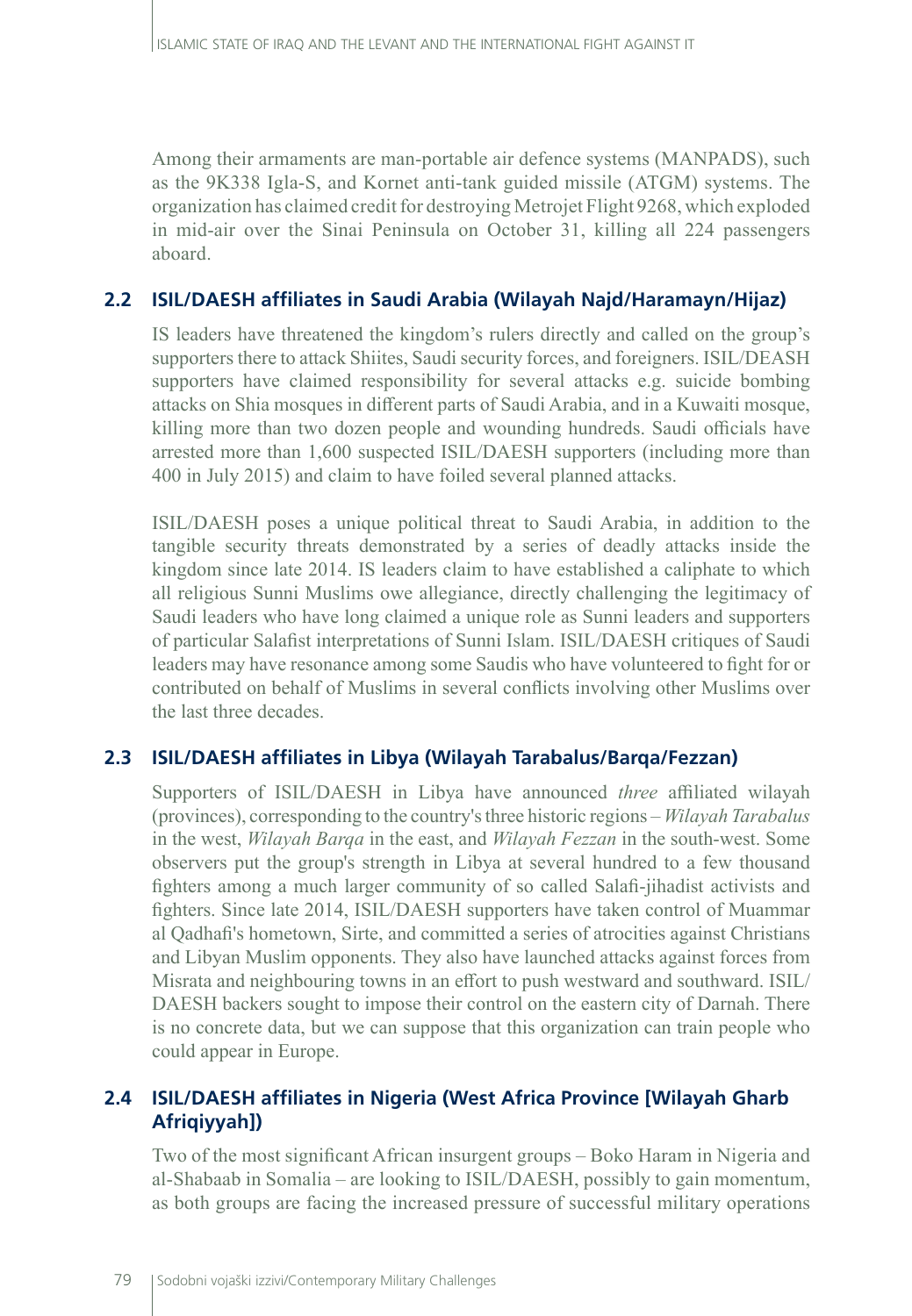against them. The Islamist group Boko Haram pledged its allegiance to ISIL/ DAESH in early March 2015, more specifically to the 'Caliph of Muslims', Abu Bakr al-Baghdadi. The pledge coincided with successful operations against Boko Haram carried out by a coalition of Nigerian forces and neighbouring countries affected by Boko Haram violence (Neill, 2015, p. 8). This north-eastern Nigeria based Sunni insurgent terrorist group is widely known by the name *Boko Haram*  ("western education is forbidden"). In 2014 alone, 5,500 have been killed and more than 1.5 million people have been displaced by related violence, which increasingly spread into neighbouring Cameroon, Chad and Niger in 2015. The group threatens civilian, state and international targets, including Western citizens in the region. Boko Haram's announcement of allegiance to ISIS coincides with its ousting from key towns in north-eastern Nigeria. Meanwhile, Somalia's al-Shabaab also appears to be flirting with the idea of associating itself with ISIL/ DAESH, having been seriously weakened by the African Union-led *Operation Indian Ocean* and US airstrikes targeting its leaders.

### **2.5 ISIL/DAESH affiliate in Yemen (Wilayah al Yemen, Wilayah Al Bayda, Wilayah Aden-Abyan, Wilayah Shabwah)**

In Yemen, militants who claim allegiance to ISIL/DAESH have taken advantage of ongoing war to repeatedly bomb mosques known for attracting worshippers of Zaydi Islam, an offshoot of Shia Islam (with legal traditions and religious practices which are similar to Sunni Islam). ISIL/DAESH terrorists have targeted supporters of the Houthi Movement, a predominately Zaydi armed militia and political group that aims to rule wide swathes of northern Yemen and restore the "Imamate."

#### **2.6 ISIL/DAESH affiliate in Afghanistan and Pakistan (Wilayah Khorasan)**

ISIL/DAESH is attempting to expand its reach in both Afghanistan and Pakistan. ISIL/DAESH presence in Afghanistan and Pakistan appears to consist of certain individuals of more mainstream insurgent groups, particularly the Afghan Taliban, showing themselves as members of "ISIL/DAESH of Khorasan Province," or *Wilayah Khorasan*. This group differs from the Khorasan Group identified by U.S. officials as being an Al Qaeda affiliated cell seeking to conduct transnational terrorist attacks. It does not appear that the ISIL/DAESH leadership has sent substantial numbers of fighters from Iraq and Syria into Afghanistan or Pakistan. ISIL/DAESH's presence and influence in Afghanistan remains in the exploratory stage. It is known that there is growing competition and conflict between the Taliban and ISIL/DAESH fighters.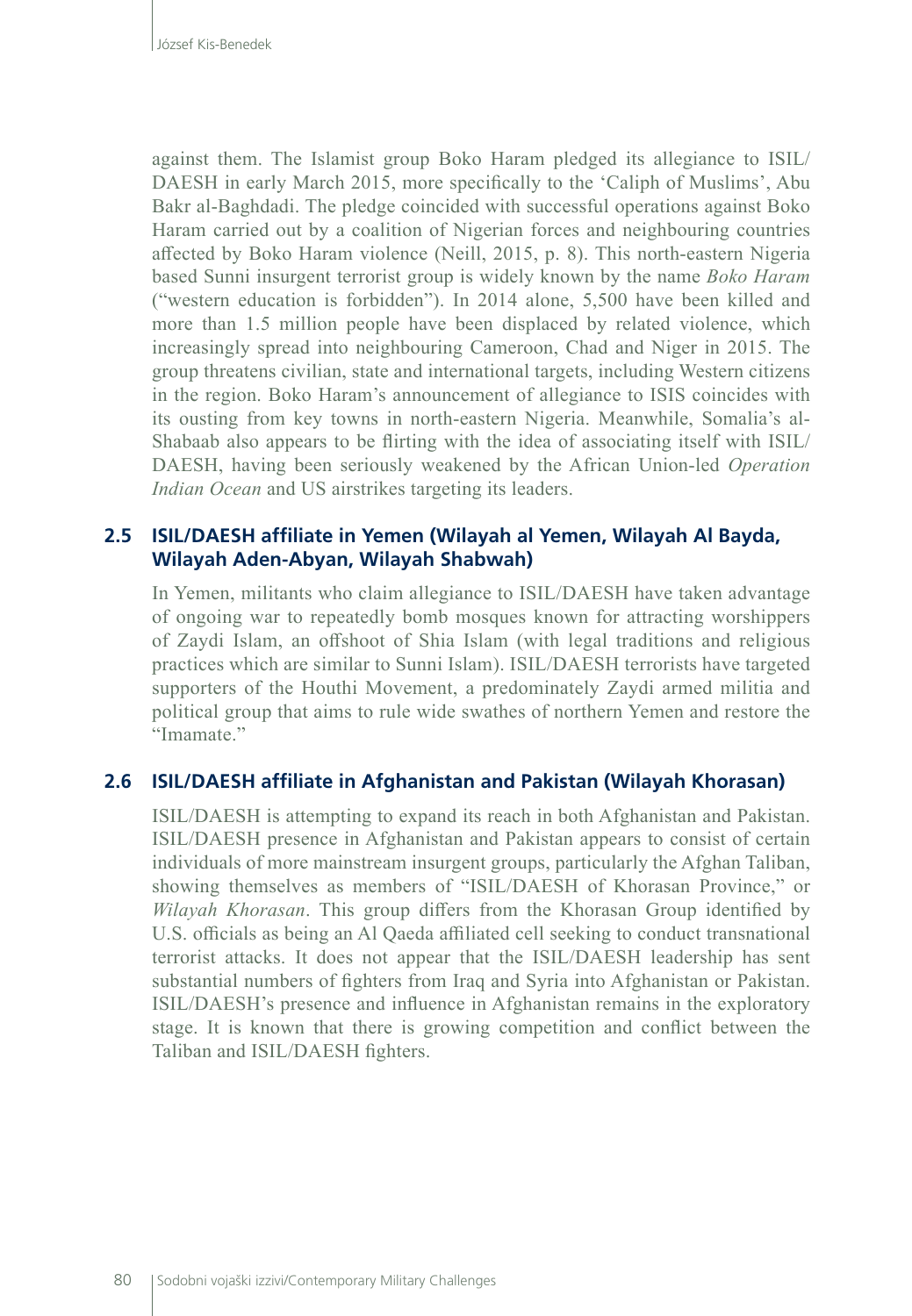# **3 THE AIMS AND INTERESTS OF THE MOST IMPORTANT PARTICIPANT COUNTRIES**

### **3.1 United States**

The United States lost its credibility in the Middle East because of the wars in Afghanistan and Iraq. Its support in Iraq, but mainly in Syria, is very low from both the leadership and the general population.

"The US has accused President Assad of responsibility for widespread atrocities and says he must go. But it agrees on the need for a negotiated settlement to end the war and the formation of a transitional administration." (Syria crisis BBC News, 30 October 2015, p. 1).

The US supports Syria's main opposition alliance, the National Coalition, and provides limited military assistance to "moderate" rebels. The question is, who are the moderate and who are the radical rebels?

Since September 2014, the US has been conducting air strikes on ISIL/DAESH and other jihadist groups in Syria and Iraq as part of an international coalition against the so-called jihadist group. But it has avoided attacks that may benefit Assad's forces or intervening in battles between them and the rebels.

A programme to train and arm 5,000 Syrian rebels to take the fight to ISIL/DAESH on the ground has suffered embarrassing setbacks, with few having even reached the frontline (nobody knows how many fighters have joined ISIL/DAESH after the training).

Assessing the role of the United States in Iraq and Syria, we cannot forget the current election campaign and the unsuccessful policy towards Iraq (and also Afghanistan). After the transfer of the focal point to the Far East in 2012, a new hybrid war began in 2014 in Ukraine against Russia. In the Middle East in summer 2016, the USA faced tremendous difficulties from Egypt to Yemen, not to mention Turkey. To tell the truth concerning the Iraqi and Syrian war, the US is satisfied with the proxy war. I really hope that after January 2017 the US policy toward Iraq and Syria will change, and they do more to diminish (and maybe to end) the war in these countries, reducing the refugee problem in Europe.

### **3.2 Russia**

In the new multipolar world, Russia is attempting to establish its own place. First Crimea (with its special meaning for Russia and no hint of irredentism) and then Syria (where Russia fights against the arbitrary change of regimes and not for the current President of Syria Bashar al-Assad) indicate the global ambitions of Moscow, which no longer wants to be confined to the status of a rank-and-file regional power. Moscow has managed to mitigate some of the worst impacts of the post-Ukrainian adventure, such as isolation, and proved that to a certain extent it is a regional and global player. Putin has demonstrated a capacity to play his weak hand very well and has, at least, made the case that you cannot ignore Moscow.

Russia is one of Syrian President Bashar al-Assad's most important international backers and the survival of the regime is critical to maintaining Russian interests in the country.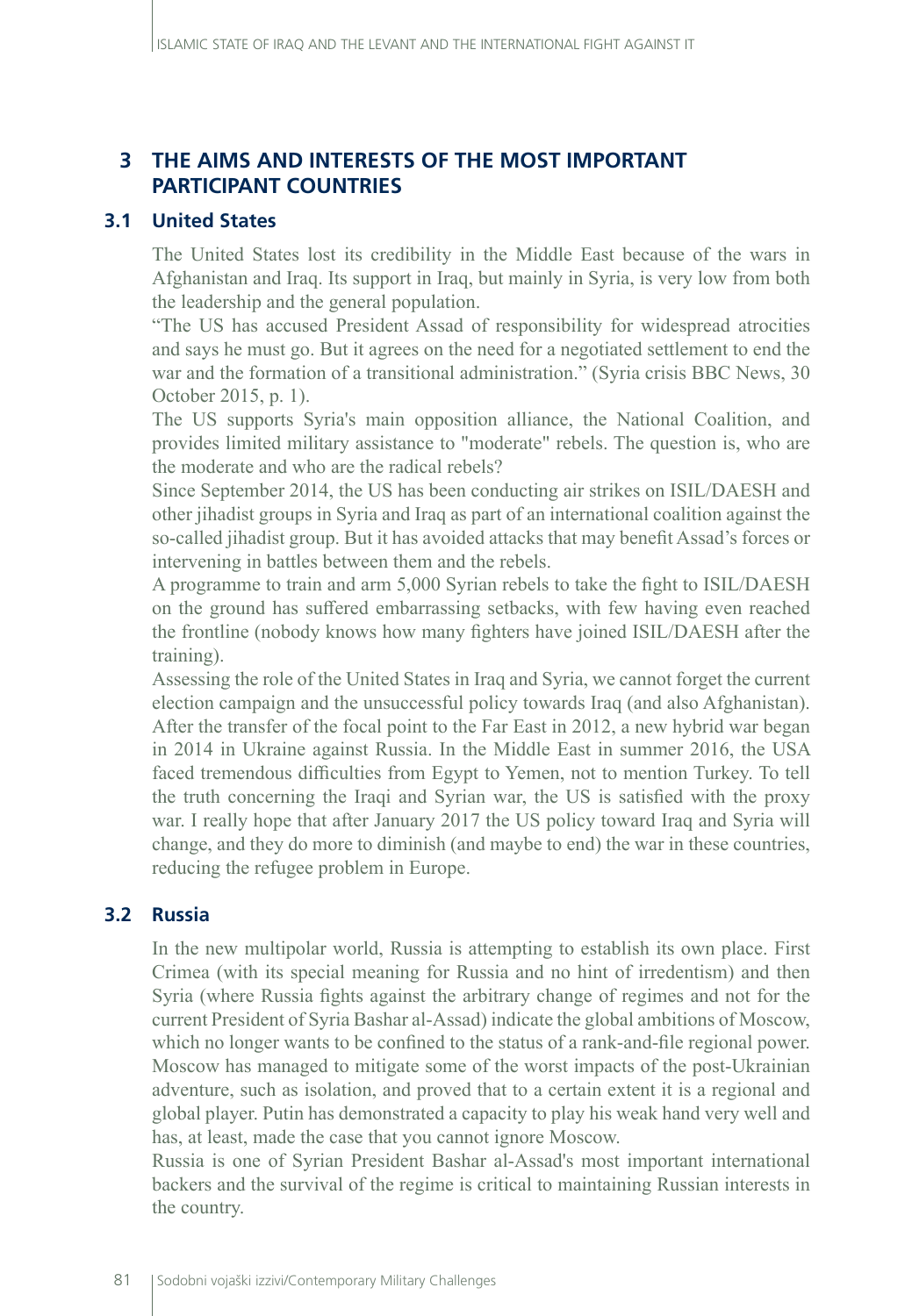It has blocked resolutions critical of President Assad at the UN Security Council and has continued to supply weapons to the Syrian military despite international criticism.

Moscow wants to protect a key naval facility which it leases at the Syrian port of Tartous, which serves as Russia's sole Mediterranean base for its Black Sea fleet, and also has forces at an air base in Latakia, President Assad's Shia Alawite heartland.

In September 2015 Russia began launching air strikes against rebels, saying Islamic State (IS) and "all terrorists" were targets. However, Western-backed groups were reported to have been hit.

President Vladimir Putin has said that only a political solution can end the conflict. No doubt he is right, but while there is no political agreement, unfortunately the situation on the battlefield influences the events.

"Three factors made the Kremlin's policies in 2015 quite different from routine political, diplomatic and economic dialogue." (Polikanov, Utkin, Smirnova, Kornilov, 2015; Russia Direct Report: Russia and the World: Foreign Policy Outlook 2016, p1). Firstly, the ominous shadow of ISIL/DAESH changed the dynamic of Russia's Middle East foreign policy. The rise of ISIL/DAESH gave impetus to all sides concerned to do as much as they could to join Russia's efforts to establish an international anti-terrorist coalition.

Secondly, 2015 witnessed an obvious shift from an exclusively Ukrainian focus in international politics to Syria as the topic most discussed by the key players in the region and beyond.

Thirdly, a strategic shift in Russia's Middle East policy took place on September 30 2015, when the Russian Air Force started to bomb ISIL/DAESH positions in Syria.

The three pillars of Russian foreign policy in Syria:

First, it is necessary to unite and coordinate the efforts of those who can make a real contribution to the fight against terror. It would be useful to coordinate the efforts on the basis of Security Council resolutions in accordance with the United Nations Charter. Whatever we say about some progress in international anti-terrorist efforts, this idea continues to be current. The anti-terrorist coalition is still going to emerge.

Second, all the concerned parties should facilitate the internal Syrian dialogue on the basis of the Geneva Communiqué of June 30, 2012.

Third, it is important to ensure an inclusive and balanced external support of the political process with the participation of Russia, the United States, Saudi Arabia, Iran, Turkey, Egypt, the United Arab Emirates, Jordan and Qatar. The European Union, according to Minister Lavrov, could also play a useful role, as well as China.

Unfortunately, clear misunderstandings between the concerned parties are quite evident. Saudi Arabia, Qatar and some other partners in the Syrian dialogue do not agree with the Russian proposals for the settlement of the crisis.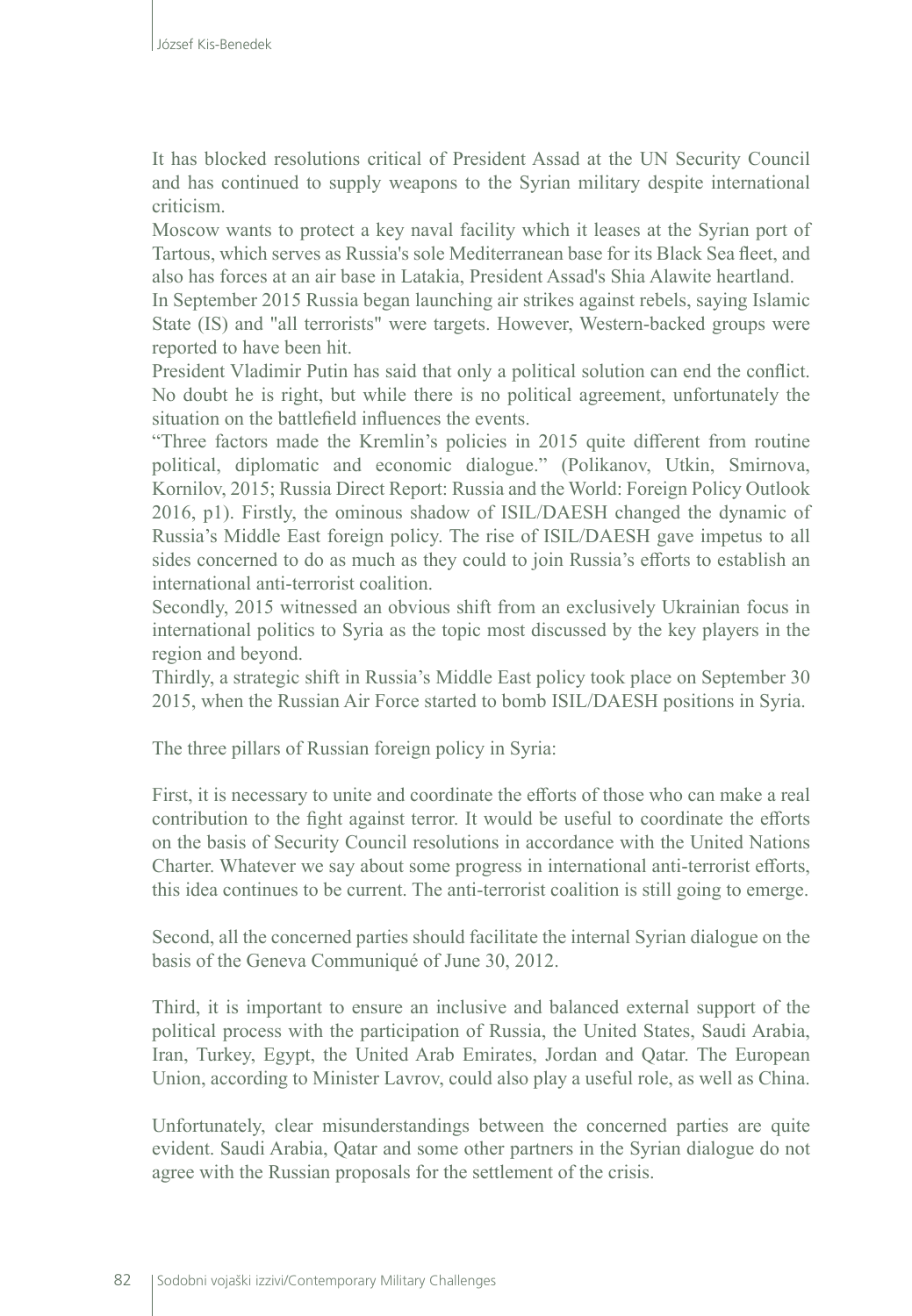#### **3.3 Turkey**

The Turkish government has been a staunch critic of Assad since the start of the uprising in Syria. President Recep Tayyip Erdogan has said it was impossible for Syrians to "accept a dictator who has led to the deaths of up to 350,000 people". Turkey is a key supporter of the Syrian opposition and has faced the burden of hosting almost two million refugees. But its policy of allowing refugees and humanitarian aid to pass through its territory has caused foreign terrorists to use this territory to reach Syria and Iraq in order to join ISIL/DAESH. However, Turkey has made great progress in preventing FTFs from passing through its borders. "Several hundred suspected terrorists have been captured and sent back to their countries of origin, and also hundreds of terrorists have been arrested." (Capelouto, 2015, p. 1).

In addition to this information it is important to note that Turkey agreed to let the US-led coalition against ISIL/DAESH use its air bases for strikes on Syria.

The role of Turkey is extremely important, not only in the fight against ISIL/ DAESH, but also in the fight against the radicalization of refugees. The possible radicalization of refugees is a problem of the near future. "The term 'radicalization' is used widely, but a consensus on its definition and drivers have yet to be achieved, and past research has proved of little explanatory value." (Dawson, Edwards, Jeffray, 2014, p. 10).

Turkey has, though, been critical of coalition support for the Syrian Kurdish Popular Protection Units (YPG) – an affiliate of the banned Turkish Kurdistan Workers' Party (PKK), recognized as a terrorist group by Turkey, the EU and the US.

The reconciliation between Turkey and Russia on 9 August 2016 significantly contributed to the fight against ISIL/DAESH, future regional developments and also the future of President Bashar al Assad. It is too early to assess the impact of this agreement, but we can establish it may also have an effect on the future of NATO.

#### **3.4 The Kurdish problem**

While speaking of the region we cannot neglect the situation of the Kurds. Because of its complexity this topic should be the theme of a separate study. This nation (about 30 million people mainly in four countries) merits an independent country, but the religious and civil war did not help this process at all. The position of the Kurds is "best" in Iraq, thanks to oil and the Iraqi history. They were able to defend themselves against the move of ISIS into the Kurd Autonomous area. The future of Iraq cannot be realised without Kurdish autonomy (more autonomies than they currently have). The western alliance helps the Peshmerga forces in fighting against ISIL, and the Kurds have an important role in fighting against ISIL in Iraq. In Syria the situation for the Kurds is much worse than in Iraq, since they are attacked not only by the Assad forces but also by the Turkish army.

A huge problem is the political division in the population. In Iraq the Kurds have a strong relationship with Turkey. In Syria the biggest Kurdish party, the PYD, is an enemy of Turkey and is in close contact with the PKK, which is in war with the government. The basic question is whether the Kurds can have territory and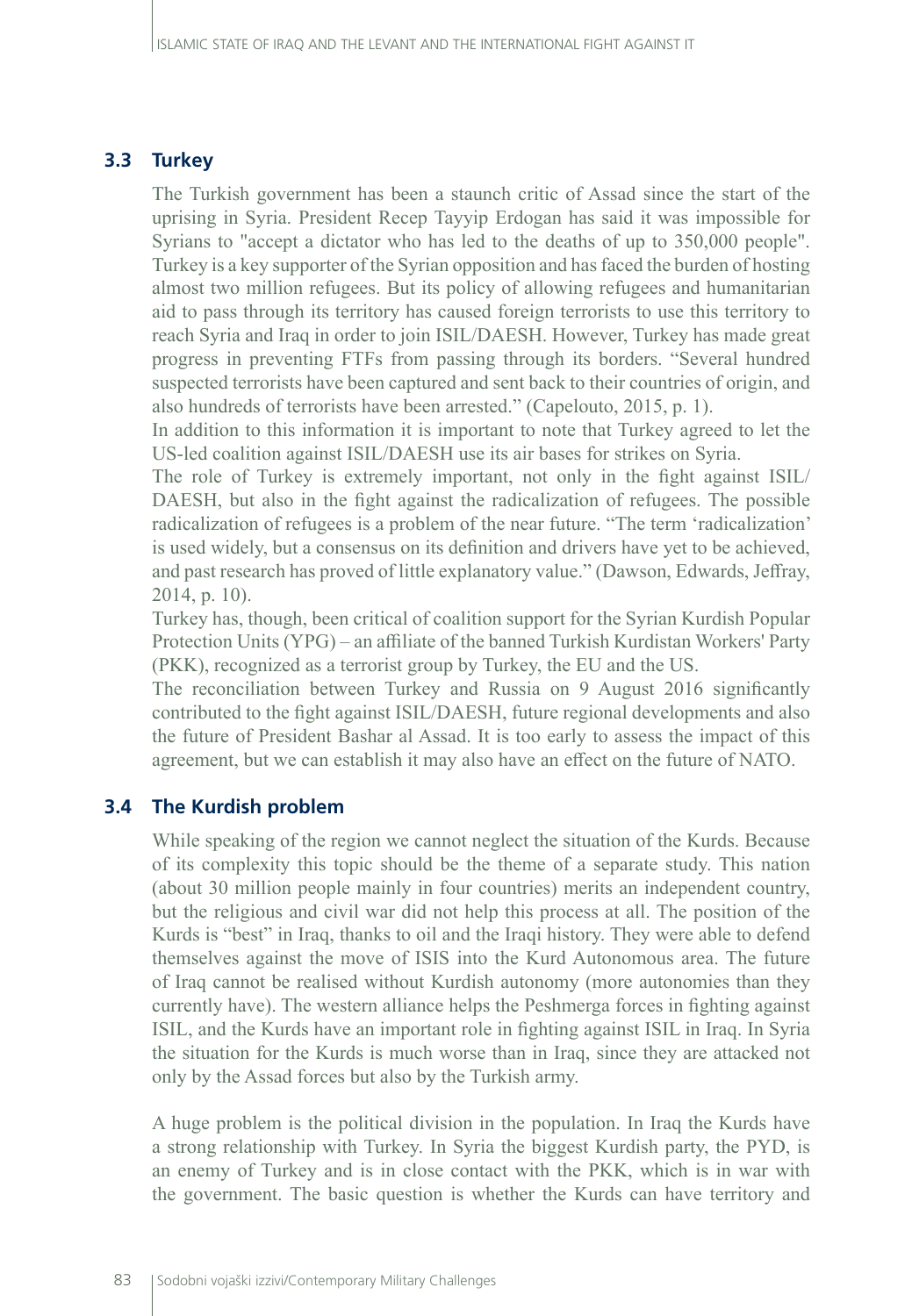independence after the reconciliation or not. The role of Turkey is indispensable in a future Kurdistan. I think that the establishment of a Kurdish state is a question of the distant future.

### **3.5 Iran**

Iran as a Shia power is believed to help the Assad regime by providing billions of dollars for military advisers and weapons.

Assad is Iran's closest Arab ally, and Syria is the main transit point for Iranian weapon shipments to the Lebanese Shia Islamist movement, Hezbollah. Iran is also believed to have been influential in Hezbollah's decision to send fighters to western Syria to assist pro-Assad forces.

Militiamen from Iran and Iraq who say they are protecting Shia holy sites are also fighting alongside Syrian troops.

Iran has proposed a peaceful transition in Syria that would culminate in free, multiparty elections. It was involved in peace talks over Syria's future for the first time when world powers met in Vienna. The Russian-Iranian military cooperation in the fight against ISIL/DAESH (use of an Iranian airbase by Russian bombers) may open a new chapter in the relationship between the two countries.

# **3.6 Saudi Arabia**

The Sunni-ruled Gulf kingdom says President Assad cannot be part of a solution to the conflict, and must hand over power to a transitional administration or be removed by force.

Riyadh is a major provider of military and financial assistance to several rebel groups, including those with religiously-motivated ideologies, and has called for a no-fly zone to be imposed to protect civilians from bombardment by Syrian government forces.

Saudi leaders were angered by the Obama administration's decision not to intervene militarily in Syria after a 2013 chemical attack blamed on Assad's forces.

They later agreed to take part in the US-led coalition air campaign against ISIL/ DAESH, concerned by the group's advances and its popularity among a minority of Saudis.

The Syrian crisis happens to be the pivot of both the current European refugee challenge and the terrorist threat.

# **3.7 The role of international organizations**

The ongoing crises in Europe and in the Middle East and North Africa demonstrate that the existing institutions (the UN, NATO, and the EU) are largely impotent and cannot provide a universal remedy for the resolution of these crises. Without going into detail I think that the international organizations have made a lot of declarations and decisions, but in the field there are few effects of these decisions. The UN has a clear position in the fight against ISIL/DAESH, but unfortunately the organization was not able to mediate between the belligerents. The result of the activities of NATO and the EU cannot be seen in the region.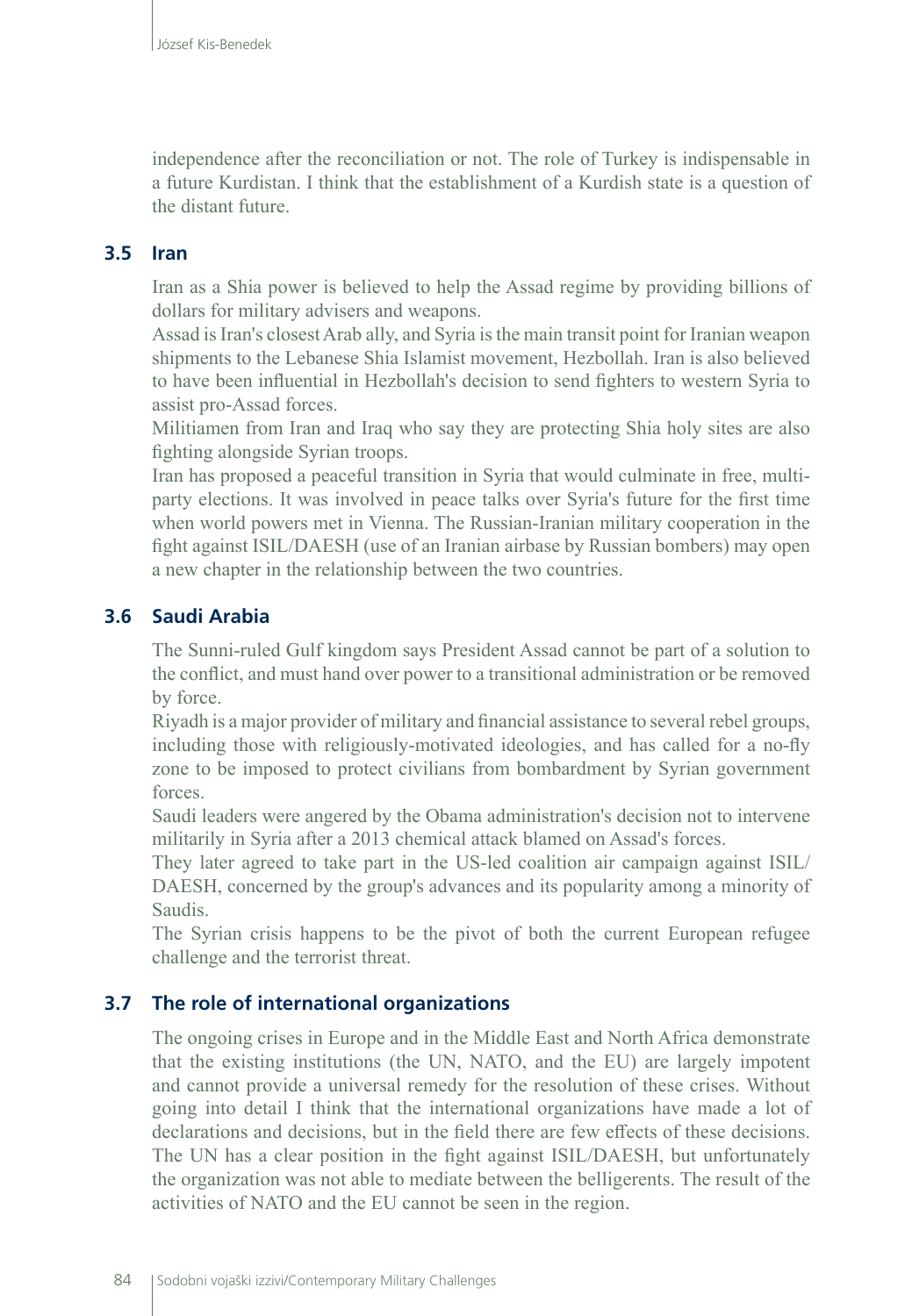# **4 PARTICIPATION OF FOREIGN FIGHTERS IN IRAQ AND SYRIA**

"According to U.S. intelligence officials more than 18,000 foreign fighters have now flocked to the region -- up from about 16,000 at the start of November 2014. An estimate by The National Counter Terrorism Center in September had put the number of foreign fighters at more than 15,000." (Seldin, 2014, p. 1).

"The number of Western passport holders joining the fight has also grown to at least 3,000. Earlier estimates had put the number of Westerners fighting in Iraq and Syria at about 2,700." (Besenyő, 2015, p. 5).

However, officials caution that the higher estimates do not necessarily mean that there are more fighters on the battlefield. U.S. intelligence officials say most of the foreign fighters heading to Iraq or Syria seem to be intent on joining ISIL/DAESH, although many are still fighting with the al-Qaida-affiliated Nusra Front or with other groups. There is also hope that the flow of foreign fighters to the region will begin to subside.

It is important to analyze whether ISIL/DAESH is indeed a rising Islamic jihadist force about to seize control of several countries in this region as part of its plan to establish an Islamic caliphate, or whether it is an organization with limited means and abilities, whose pretensions exceed its real strength and are derived from the world view of its leader. "Without minimizing the achievements of ISIL/DAESH, it appears that the secret of its power rests primarily on the weakness of its enemies. So far, ISIL/DAESH states are those whose central governments suffer from a lack of legitimacy among their citizens and ineffective control of large parts of their territory." (Schweizer, 2014, p. 1). Most Sunni Muslims are not interested in the extreme interpretations of ISIS/DAESH, but at this stage they have no choice but to obey the organization, if only for the sake of appearances. Should ISIL/DAESH try to extend its conquests to areas of Iraq where there is an established Shiite population, such as the capital Baghdad or the holy cities of Najaf and Karbala, it may well encounter a fighting population protected by an Iranian military force and the deeper involvement of Western countries, as happened when it threatened to penetrate the heart of the Kurdish region of Iraq. A similar response can be expected if ISIL/DAESH dares to confront Jordan or Turkey. For that reason, its threats to make similar advances against other countries of the region – Jordan, Lebanon, and certainly Iran and Turkey – are weak.

When starting a war it is important to clarify who is the enemy. The basic question is: who is the main enemy in Iraq and Syria? Unfortunately the belligerents have different goals and enemies. The main target is ISIL/DAESH, but the means of defeating it are different. This chapter attempts to perceive how complicated the situation is in Syria.

What began as another Arab Spring uprising against an autocratic ruler has mushroomed into a brutal proxy war that has drawn in regional and world powers.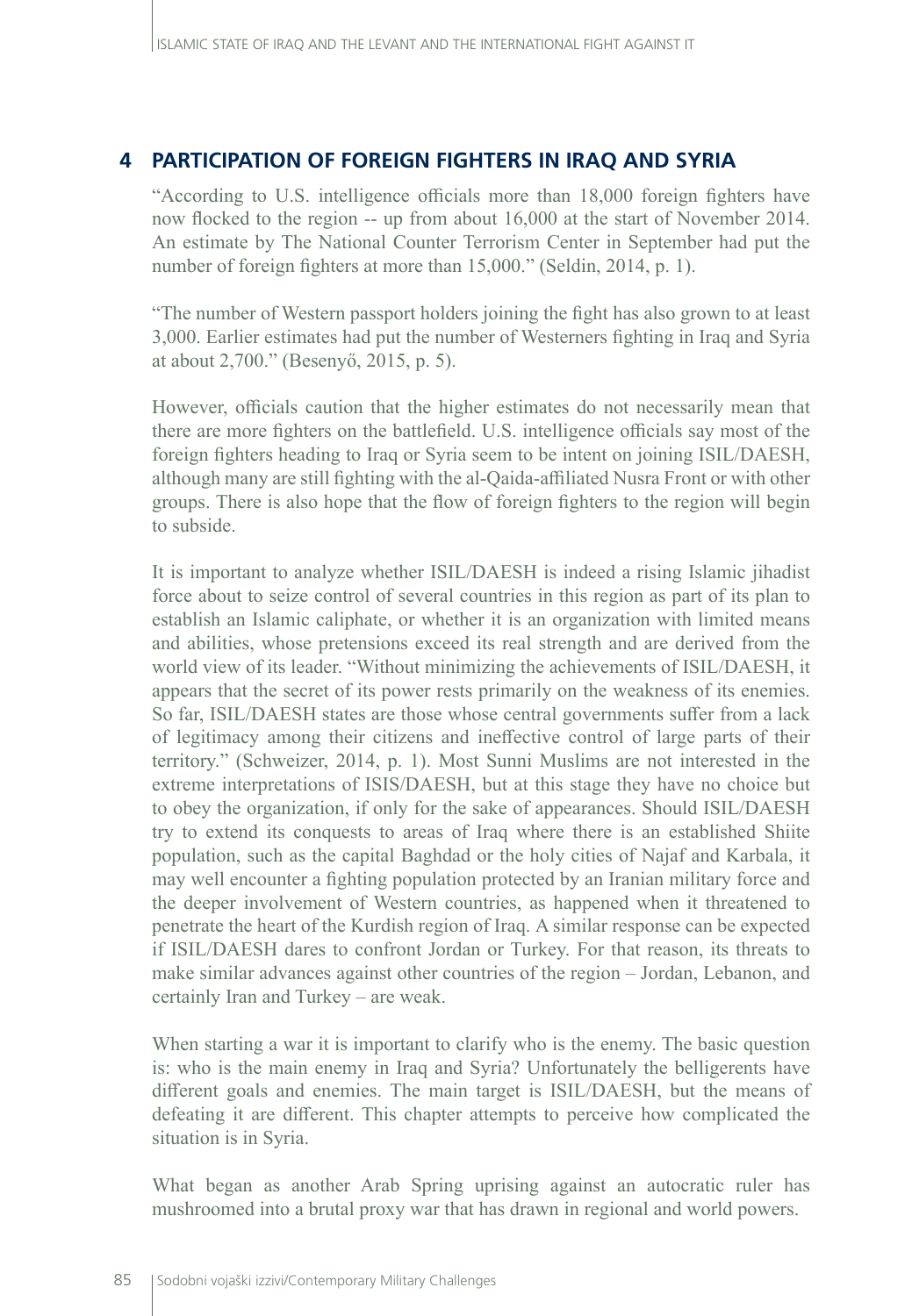ISIL/DAESH is an organization built around an idea. It is the latest, most competent and brutal perception of a way of thinking that is around a century old. It was not [ISIL/DAESH](http://tonyblairfaithfoundation.org/religion-geopolitics/commentaries/backgrounder/what-isis) that attacked New York in 2001, Madrid in 2003 or London in 2005, but those responsible were part of the same movement. That movement is extremism. At its core is a belief that all social, political and economic activity must be governed by a single interpretation of Islamic law, and violent jihad is a just way to achieve this.

In September 2014, a US-led coalition launched air strikes inside Syria in an effort to "degrade and ultimately destroy" ISIL/DAESH, helping the Kurds repel a major assault on the northern town of Kobane. But the coalition has avoided attacks that might benefit Assad's forces or intervening in battles between them and the rebels.

In the political arena, opposition groups are also deeply divided, with rival alliances battling for supremacy. The most prominent is the moderate National Coalition for Syrian Revolutionary and Opposition Forces, backed by several Western and Gulf Arab states. However, this coalition has little influence on the ground in Syria and its primacy is rejected by other groups, leaving the country without a convincing alternative to the Assad government.

Iran and Russia have helped the Alawite-led government of President Assad and have gradually increased their support.

In September 2015, Russia launched an air campaign against Assad's opponents. Moscow said it was targeting "all terrorists", above all members of ISIL/DAESH, but many of the strikes hit Western-backed rebels and civilians.

The Syrian government has also enjoyed the support of Lebanon's Shia Hezbollah movement, whose fighters have provided important battlefield support since 2013.

Moderate opposition has, meanwhile, attracted varying degrees of support from its main backers – Turkey, Saudi Arabia, Qatar and other Arab states, along with the US, the UK and France. However, the rise of radical rebels and the arrival of so called jihadists from across the world have led to a marked cooling of Western backing. A programme to train and arm 5,000 Syrian rebels to take the fight to ISIL/DAESH on the ground has suffered embarrassing setbacks.

"The US-led campaign against ISIL/DAESH, known as Operation Inherent Resolve, has launched over 6,000 airstrikes against ISIL/DAESH and is killing about 1,000 militants every month, roughly the same number believed to be joining the group, leaving the group's manpower strength effectively capped at 30,000 to 40,000. ISIL/DAESH has had to adopt a different strategy since the beginning of aerial attacks on the group in Iraq and Syria, no longer having the freedom of movement it once enjoyed. With Russia entering the war and carrying out airstrikes against ISIL/DAESH targets, the group's capabilities will be further diminished." (Welby, 2015, p. 1).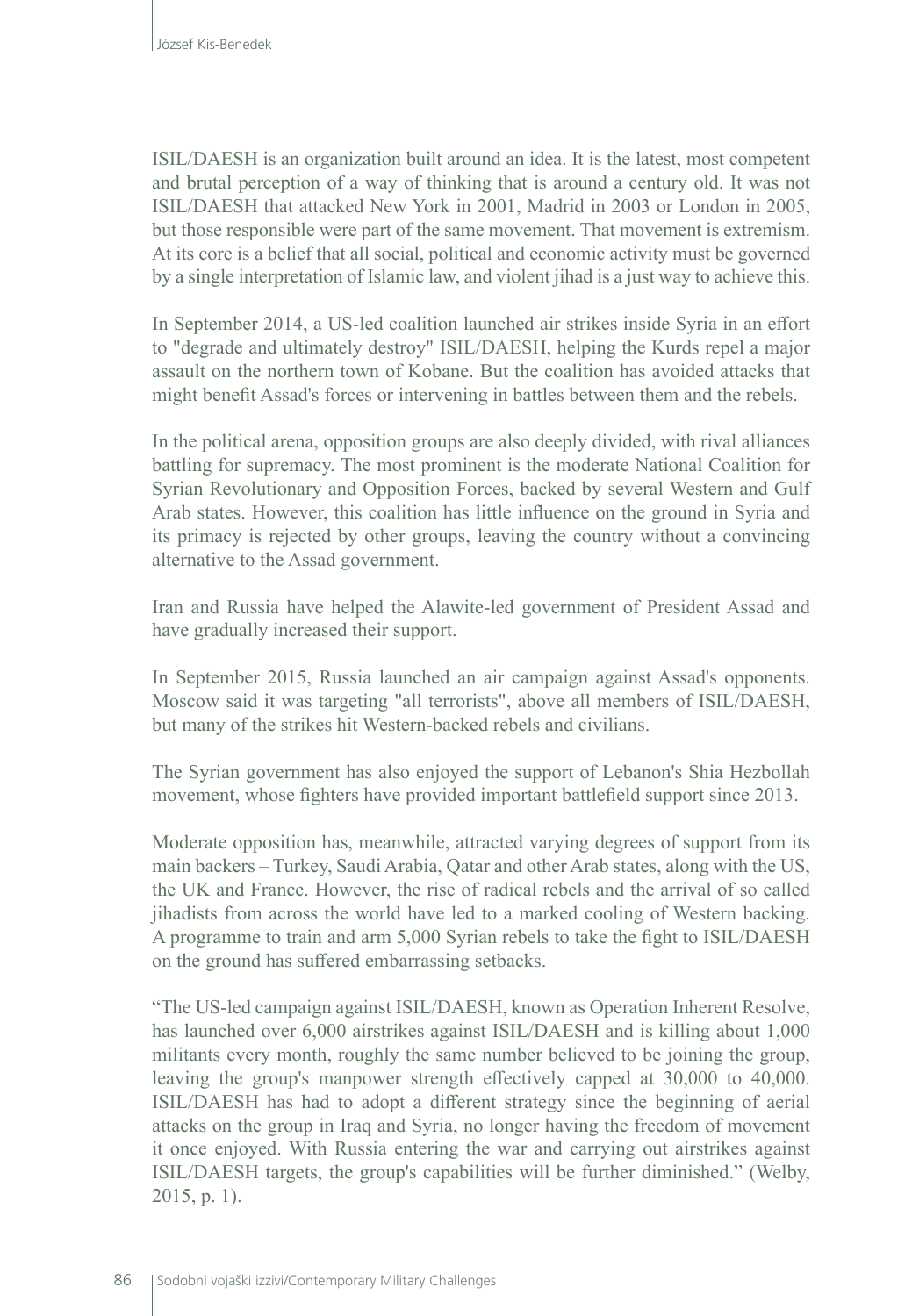The December 2015 decisions on French, German and British air force engagement will probably have a limited effect on the developments in Syria, but they will play a significant role in the intra-European debates on foreign policy.

The disagreements on Syria will not disappear overnight, but they could take a milder form as the practical military-to-military communication in battling the radical groups, and the slow progress in political talks, could change the atmosphere. Military events will dictate many things in the diplomatic process.

As for Syria, it would be extremely problematic to preserve the integrity of the country when so many actors prefer to see sectarian cantons in Syria.

The Syrian crisis will dominate international and European agendas for several years. The unresolved conflict has a direct effect on both the European refugee crisis and on terrorism. With regard to the solution of the Iraqi-Syrian crisis, I am convinced that it will not happen in the short term; it will take many years. The coalitions are constantly transforming, and countries like Turkey are members of different coalitions. After the coup d'état in Turkey the Turkish armed forces became weaker, and this has had an effect on its participation in the Syrian-Iraqi conflict. The reconciliation of Russia and Turkey is also encouraging for the future of Syria. The participation of Russia in the political processes is indispensable. Russian-Iranian military ties are important, but raise a lot of security concerns in the region (it is enough to think of Israel and Saudi-Arabia). Referring to the policy of the United States, we cannot disregard the election campaign, but this is a temporary event. I am convinced that the new administration will participate more actively in the settlement. The common Russian-US actions against ISIS are also encouraging. **Conclusion**

> As for ISIL/DAESH, the military operations carried out since the end of 2015 by the Iraqi Army, helped by the coalition forces, have been a significant blow to the terrorist organisation.

> The loss of territory, equipment and supporters are all good news, but based on previous experience, organizations like this follow an asymmetrical warfare which means more terrorism in the region and beyond. Religiously-motivated radicalism is spreading not only in the Middle East and Africa, but also in Europe.

#### **References**

- *1. Almukhtar, S., Wallace, T.; Watkins, D., 2016. ISIS has Lost Many of the Key Places It Once Controlled. The New York Times. http://www.nytimes.com/interactive/2016/06/18/ world/middleeast/isis-control-places-cities.html?\_r=0, 21.08.2016.*
- *2. Besenyő, J., 2015. Not the invention of ISIS: Terrorists among immigrants. Journal of Security and Sustainability Issues, Volume 5, Number 1, pp. 5–20.*
- *3. Glenn, C. Timeline: Rise and Spread of the Islamic State [https://www.wilsoncenter.org/](https://www.wilsoncenter.org/article/timeline-rise-and-spread-the-islamic-state) [article/timeline-rise-and-spread-the-islamic-state](https://www.wilsoncenter.org/article/timeline-rise-and-spread-the-islamic-state) (last visited:21.08.2016.)*
- *4. Blanchard, C. M.; Humud, C. E., 2016. The Islamic State and U.S. policy. https://fas.org/ sgp/crs/mideast/R43612.pdf, 06.12.2015.*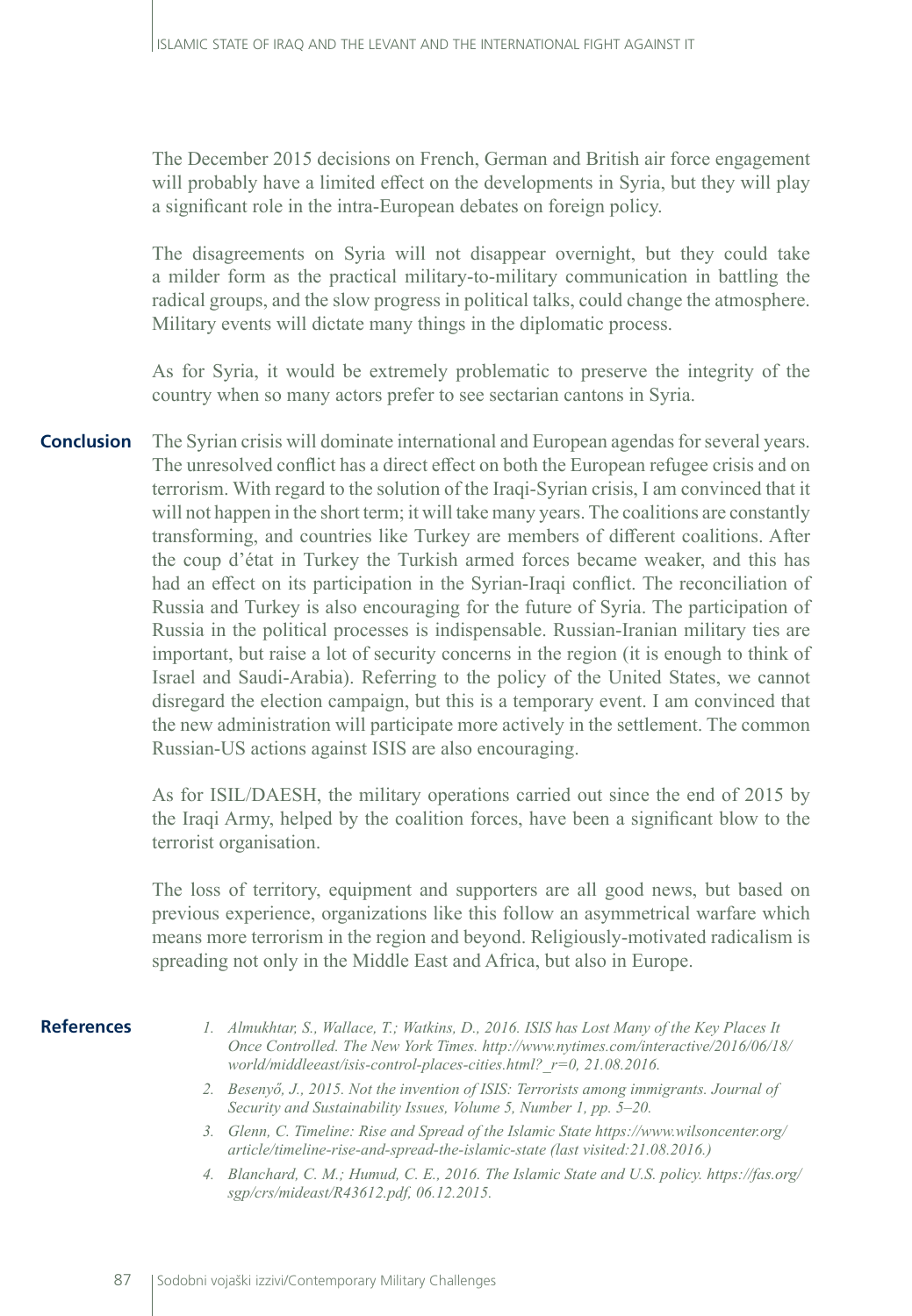- *5. Capelouto, S.; Gul, T., 2015. Turkey arrests hundreds of suspected terrorists, Prime Minister says. CNN. http://edition.cnn.com/2015/07/25/middleeast/turkey-syria-isisattacks/, 07.02.2016.*
- *6. Conflict background I am Syria. http://www.iamsyria.org/conflict-background.html, 07.02.2016.*
- *7. Dawson, L., Edwards, C.; Jeffray, C., 2014. Learning and adapting: The Use of Monitoring and Evaluation in Countering Violent Extremism. In: Royal United Services Institute for Defence and Security Studies (RUSI) Whitehall, London SW1A 2ET, ISBN 978-0-85516-124-8. p10.*
- *8. Friedman, G., 2014. The Top Five Events in 2014. Stratfor Geopolitical Weekly. http:// www.stratfor.com/weekly/top-five-events-2014#axzz3NJ1tsbwB, 30.12.2014.*
- *9. Huntington, S. P., 1997. The Clash of Civilizations. Touchstone, Rockefeller Center. ISBN-0684-81164-2 p96.*
- *10. McInnis, K. J., Coalition Contributions to Countering the Islamic State. [https://www.fas.](https://www.fas.org/sgp/crs/natsec/R44135.pdf) [org/sgp/crs/natsec/R44135.pdf](https://www.fas.org/sgp/crs/natsec/R44135.pdf) (Last visited 23.08.2016.)*
- *11. Neill, H. U., 2015. African insurgent groups look to ISIS as they face increasing pressure. https://www.iiss.org/en/iiss%20voices/blogsections/iiss-voices-2015-dda3/march-a921/ african-insurgent-groups-look-to-isis-as-they-face-increasing-pressure-262b, 06.12.2015.*
- *12. Polikanov, D., Utkin, S., Smirnova, L., Kornilov, A., 2015. Russia Direct Report: Russia and the World: Foreign Policy Outlook 2016. http://www.russia-direct.org/archive/russiadirect-brief-russia-and-world-foreign-policy-outlook-2016, 25.12.2015.*
- *13. Rodgers, L., Gritten, D., Offer, J., Asare, P., 2016. Syria: the story of the conflict. BBC News. http://www.bbc.com/news/world-middle-east-26116868, 21.08.2016.*
- *14. Schweitzer, Y., 2014. ISIS: The Real Threat. INSS Insight No. 596. http://www.inss.org.il/ index.aspx?id=4538&articleid=7572, 31.12.2014.*
- *15. Seldin, J., 2014. Estimates Rising of Foreign Fighters in Iraq, Syria. http:// www.globalsecurity.org/security/library/news/2014/12/sec-141224-voa02.htm?\_ m=3n.002a.1299.qi0ao00qad.16wb, 31.12.2014.*
- *16. Sly, L., DeJoung, K., 2016. Syria's Jabhat al-Nusra splits from al-Qaeda and changes its name. The Washington Post. https://www.washingtonpost.com/world/middle\_east/syriasjabhat-al-nusra-splits-from-al-qaeda-and-changes-its-name/2016/07/28/5b89ad22-54e6- 11e6-b652-315ae5d4d4dd\_story.html, 21.08.2016.*
- *17. Syria crisis: Where key countries stand. BBC News, 30 October 2015. http://www.bbc. com/news/world-middle-east-23849587, 21.08.2016.*
- *18. UNHCR MUNIC VII. http://munik.iba.edu.pk/VII/wp-content/uploads/2015/12/UNHCR. pdf, 06.02.2016.*
- *19. Upreti, P., 2015. The summary of crises in Damascus. The Times of Israel. http://blogs. timesofisrael.com/a-summary-of-crises-in-damascus/, 07.02.2016.*
- *20. Welby, P., 2015. What is ISIS? http://tonyblairfaithfoundation.org/religion-geopolitics/ commentaries/backgrounder/what-isis, 24.12.2015.*